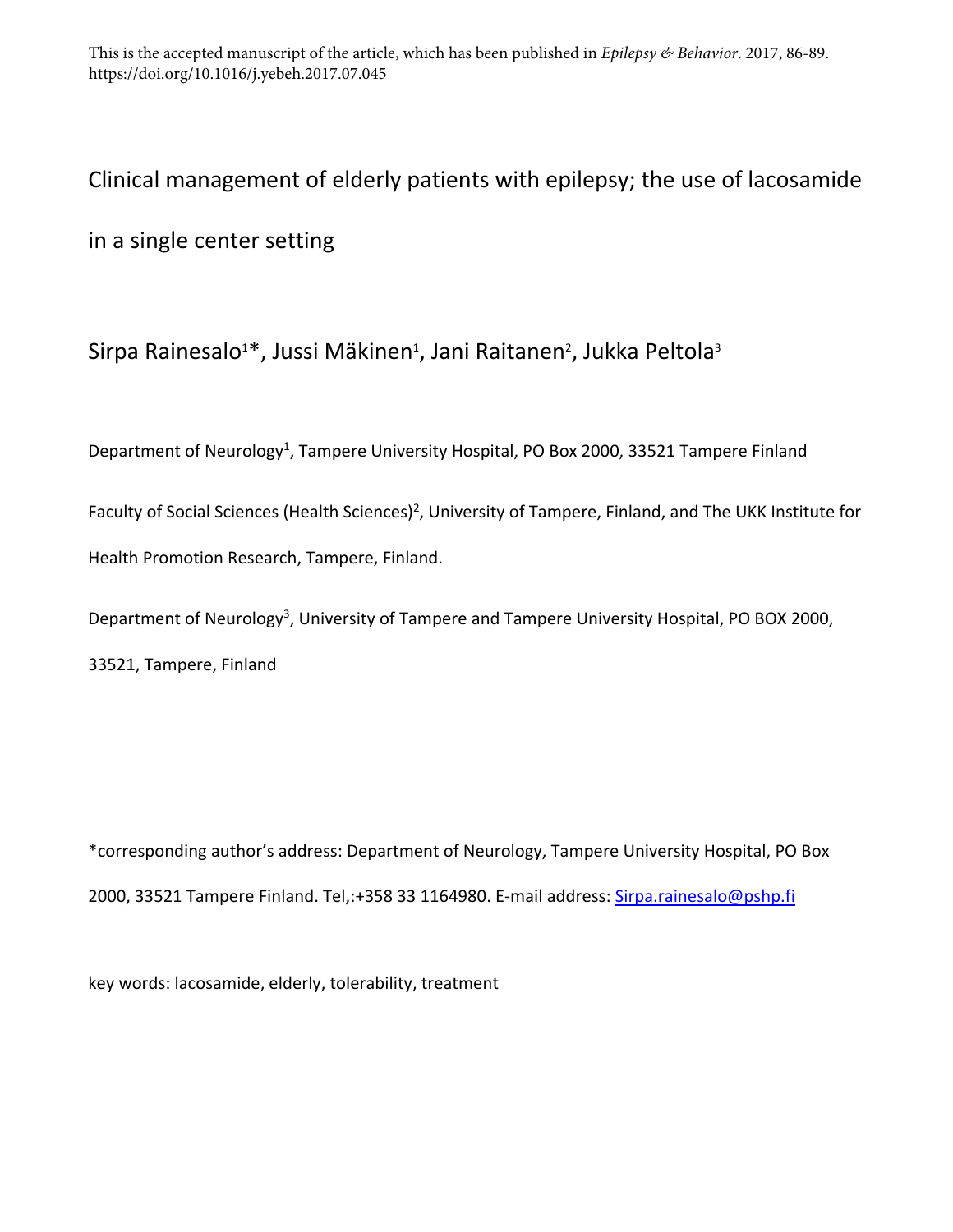### Abstract

#### Introduction:

Lacosamide (LCM) is a third-generation anti-epileptic drug (AED) for which there is limited experience in the treatment of elderly epileptic patients. This study was performed to evaluate the use of LCM in this particular patient group, focusing on its tolerability and effectiveness. This is a retrospective, single-center study, in patients over 60 years old treated with LCM during 1/2010-5/2015. Altogether 233 elderly patients receiving LCM were identified; of these, 67 fulfilled the inclusion criteria, i.e. LCM administered for at least two weeks.

# Results:

LCM was initiated for acute seizure disorders (prolonged complex partial seizures, recurrent seizures or status epilepticus) in 54 patients (81%) and for chronic epilepsy in 13 patients in an outpatient setting. The mean follow-up period for LCM treatment was 14 months. The mean daily dose of LCM at the end of follow-up was 368 mg (range 100-600) for those 57 patients that continued treatment. Ten patients (15%) stopped LCM treatment but none due to lack of efficacy and only three patients (4 %) because of side effects. The most frequent side effects were dizziness, fatigue and tremor. Conclusions:

LCM was well tolerated even at relatively high doses even in combination therapy.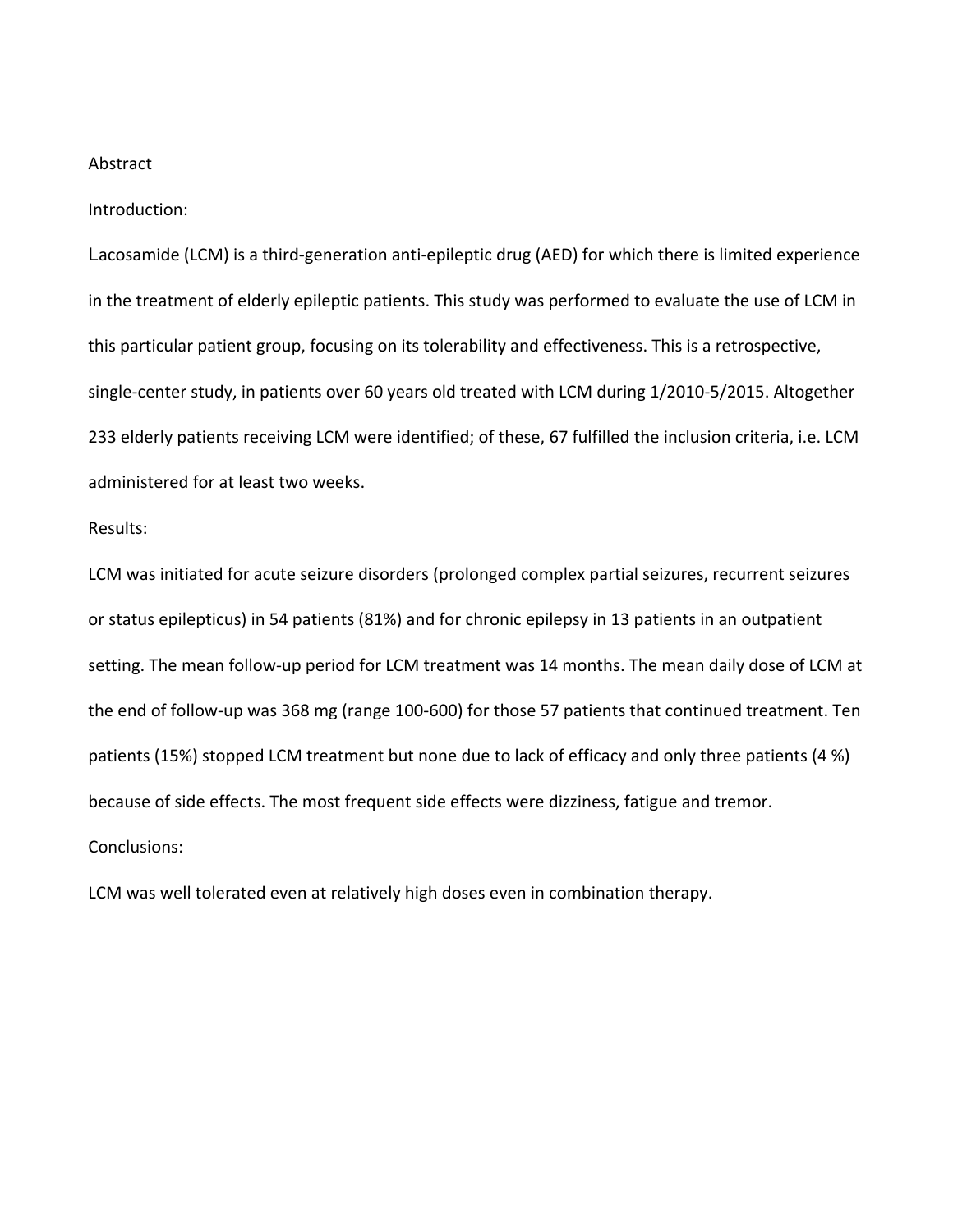### 1. Introduction

Epileptic seizures are the third most common neurological disorder in the elderly after cerebrovascular disorders and dementias [1]. The commonest etiologies of new-onset epilepsy in older aged subjects include stroke, dementia, brain tumor and traumatic head injury [2, 3] but there is also a population of elderly patients with chronic epilepsy who have been receiving AED treatment for many decades. The incidence of epilepsy is highest among the elderly in comparison with other age groups [2, 4]. As the population of elderly citizens increase, we can expect to encounter more elderly patients with epilepsy.

When treating elderly patients, special attention should be made to selecting an AED that undergoes no interactions with other medications, especially with other AEDs [4]. Furthermore, tolerability issues are of major importance in this patient group.

Lacosamide (LCM) is a third-generation AED that acts by slow inactivation of voltage gated sodium channels. It has been available in Europe since 2008 and in Finland since 2009 as either an intravenous (i.v.) or an oral formulation. The oral formulation is approved in Europe as an adjunctive treatment for partial onset seizures with or without secondary generalization [5]. The intravenous formulation is approved for as replacement therapy for oral LCM, but it has been used also in emergency situations [6, 7]. LCM has a favorable pharmacokinetic profile with minimal drug-drug interactions and neither inducing nor inhibiting the CYP450 enzyme system. These are important features when treating elderly patients. At present, there is limited data on the use of LCM in elderly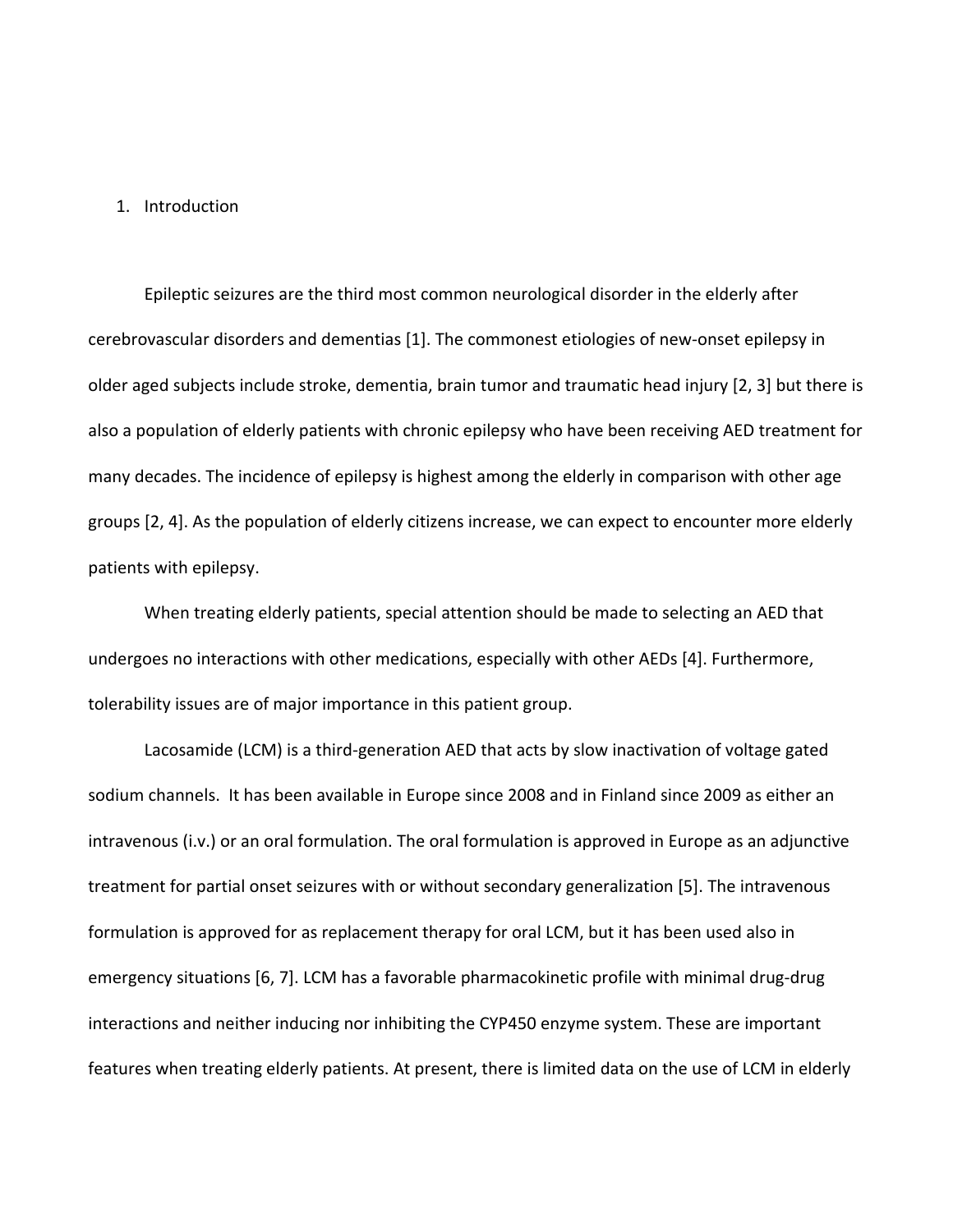patients with epilepsy. This study was performed to evaluate the use of LCM in this particular patient group, especially focusing on its tolerability and effectiveness.

#### 2. Materials and methods

This was a retrospective study to analyze the outcome for patients aged sixty years or more treated with LCM in the Neurological Unit of Tampere University Hospital between January 2010 and May 2015. The hospital patient registry was used to identify the patients.

Altogether 233 patients who had been treated with LCM were found and their clinical data reviewed. Sixty-six patients had started LCM in acute settings as treatment for an acute seizure disorder and received LCM for less than 2 weeks and they were therefore excluded from this evaluation. In another 100 patients, there was a lack of sufficient follow-up data after the initiation of LCM in an acute situation. The majority i.e. 67/100 of these patients had died soon after the acute situation, mostly due to serious comorbidities but only 1 of them because of status epilepticus. Our hospital serves as a tertiary center for difficult to manage neurological patients and also as the only neurosurgical center for a larger population. Therefore additional 33 patients in whom there was insufficient follow-up data had originated outside our core hospital district and were treated in our hospital only for the acute emergency situation which had involved the initiation of LCM treatment. Thus, in a total of 54 patients who had initiated LCM in the acute setting, there was reliable follow-up data and these were included in the study as well as 13 patients being treated in the outpatient clinic. After the acute treatment period, patients from our own hospital district were transferred for follow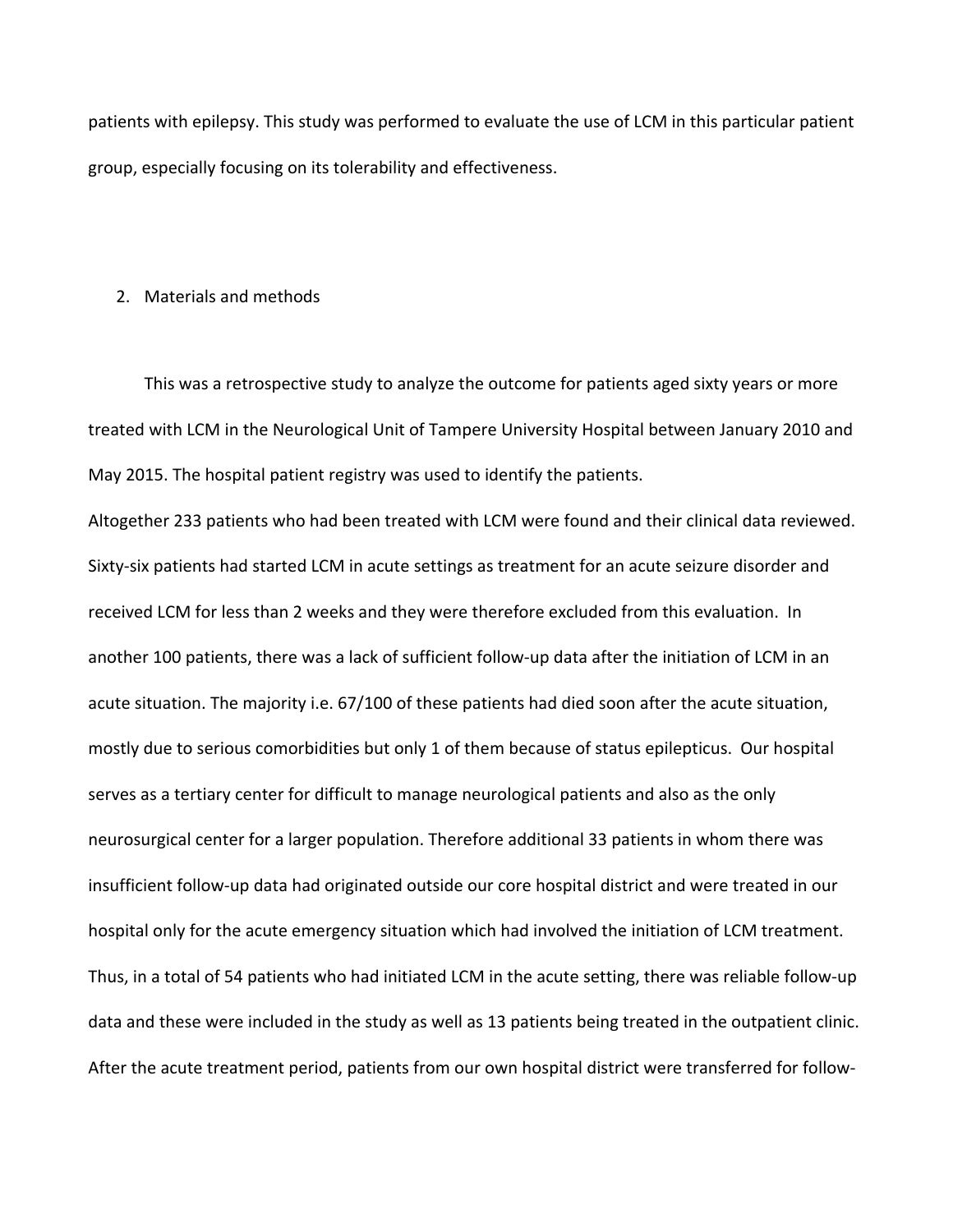up of epilepsy to our outpatient neurology clinic, but the overall monitoring of their general health was conducted in health centers by general practitioners.

This study was a non-interventional, retrospective study, which does not require ethical committee approval according to the Finnish Law on Research. Access to patient records was based on the statement provided by the Head of Science Centre, Tampere University Hospital Research and Innovation Services, Science Center.

3. Results

# 3.1 Patients

We had reliable follow-up data for at least 2 weeks for a total of 67 patients and these individuals were included in this analysis. The demographics of the patients are presented in table 1. About every third patient (23/67) had started LCM treatment within 2 weeks of the initial diagnosis of epilepsy but overall LCM had been initiated for acute seizure disorders (prolonged complex partial seizures, acute repetitive seizures or status epilepticus) in 54 patients (81%). Most of these patients started LCM therapy with an i.v. loading dose of 200-400 mg. Forty-one patients had received a previous epilepsy diagnosis and also previous AED treatment before the initiation of LCM therapy. The mean duration of epilepsy before LCM treatment was 8.8 years (range 0.9-60).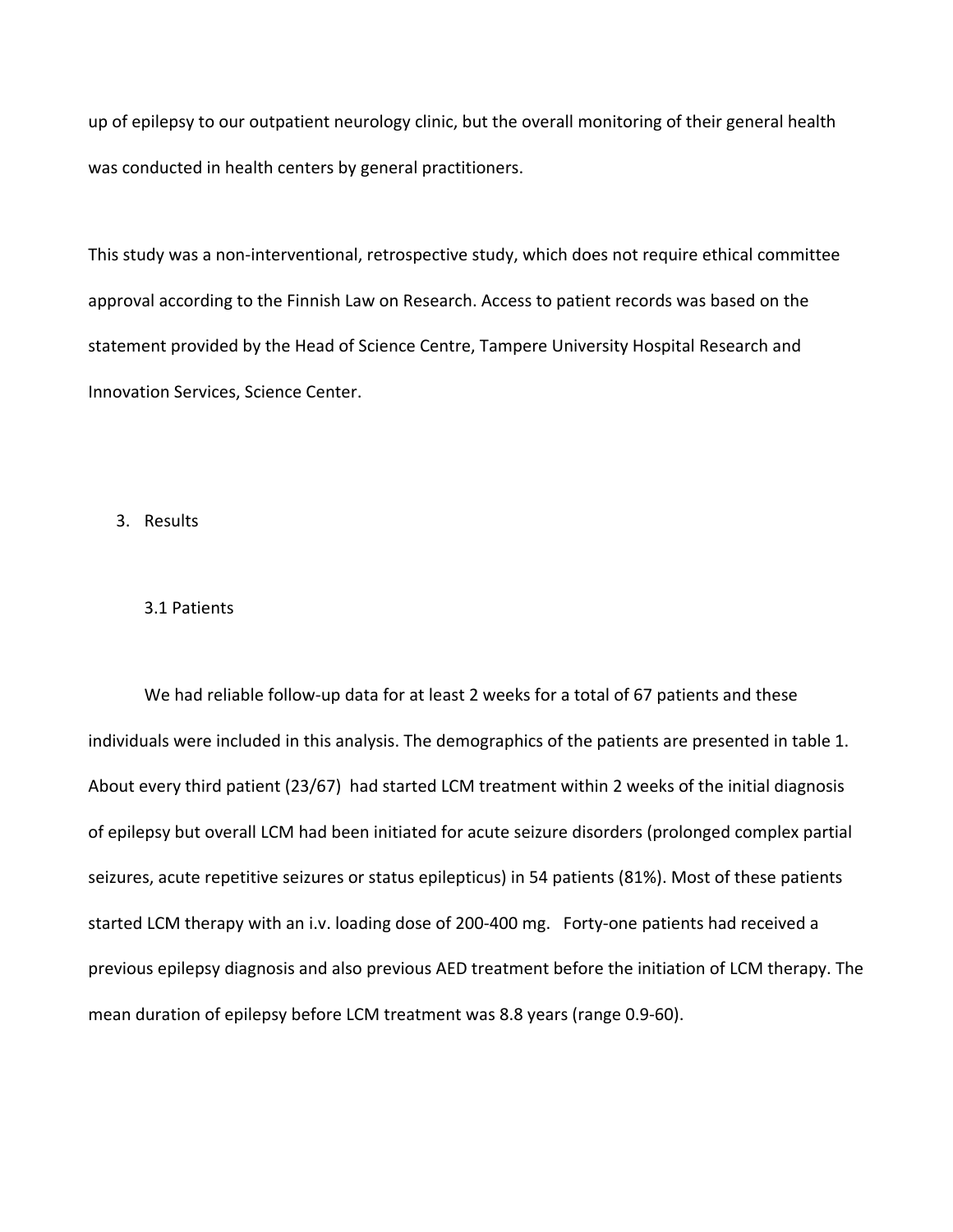#### 3.2 Tolerability and efficacy

During the follow-up period, 10 patients discontinued LCM; three were preplanned to terminate the LCM treatment after the acute situation but had actually continued medication for longer than 1 month, four had stopped treatment on their own volition, and only three had discontinued LCM use due to side effects. Of those who had discontinued LCM themselves, two patients had used also previously several other AEDs and also discontinued these drugs by their own volition, one patient who had taken LCM for 17 months then decided to stop using not only that drug but also any other AEDs and one patients had discontinued LCM, probably due to some misunderstanding in primary health care but continued to take oxcarbazepine (OXC). None of the patients who stopped LCM after a consultation with a neurologist, stated that a lack of efficacy was the reason for discontinuation. Side effects leading to discontinuation were fatigue, dizziness and tremor which were also the most common side effects reported at the follow-up visits. Even in patients with dizziness as a side-effect, there were no reported falls. None of the patient records reported falls, but if a fall was mild and not clinically significant, it is possible that they were not presented on hospital records but were evaluated in primary health care or were assumed to be a result of something else than LCM. About every third patient (34%) described some side effect, but no serious treatment-related adverse effects were reported and in many cases, adverse effects were present only at the beginning of treatment. It should also be noted that many patients were using polytherapy and therefore the side effect profile was not only attributable to LCM. In our patients there were no reported cardiac side-effects or significant changes in PQ-intervals in normal follow-up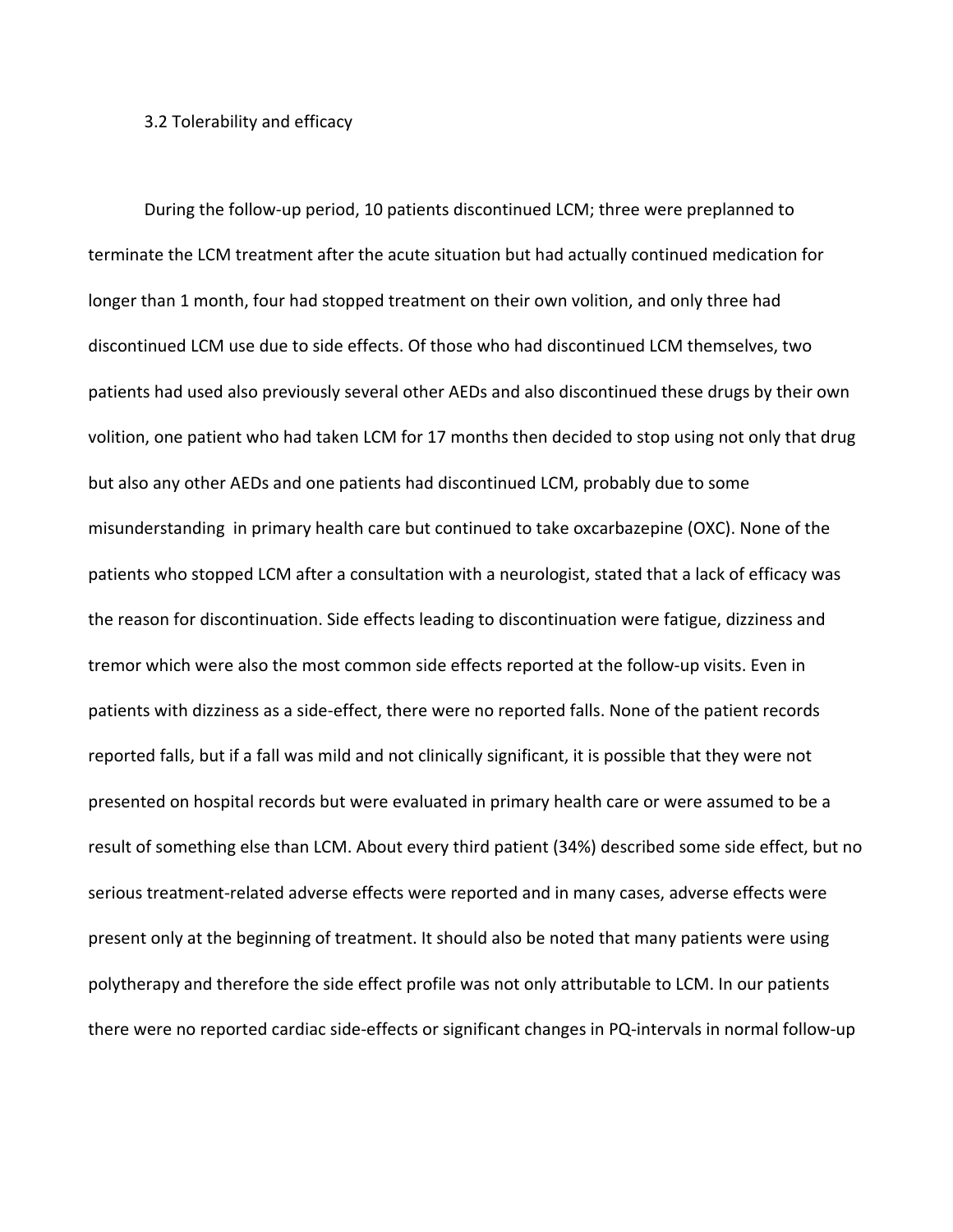protocol. This does not rule out minor changes with no clinical significance or need for changes in medication.

### 3.3 Follow up

The mean follow-up period for those who had stopped LCM treatment was 5.7 months (0.6- 17), whereas for those who continued LCM treatment it was 16 months (1.5-48). The mean daily dose of LCM at the end of follow-up was 368 mg for the 57 patients continuing treatment. The dose range was extensive i.e. 100-600 mg/ day; the most common dose was 400 mg/day which was being taken by 32 patients whereas 11 patients were being treated with 200 mg/day.

At the end of follow-up, 13 patients were using LCM as monotherapy. The most commonly used combinations were LCM and levetiracetam (LEV) in 14 patients and LCM + topiramate (TPM) in 9 patients, other combinations were more random. The full data is presented in Table 2.

# 4. Discussion and conclusions

When treating elderly patients with epilepsy, often comorbidities and concomitant medications cause concerns in terms of tolerability. Our study indicated that LCM was well tolerated in elderly patients, even when LCM treatment was initiated in acute situations with relatively high doses as one component of combination therapy. The purpose of the present study was to evaluate long-term use of LCM in elderly, not its use in acute settings for which we are undertaking another study which will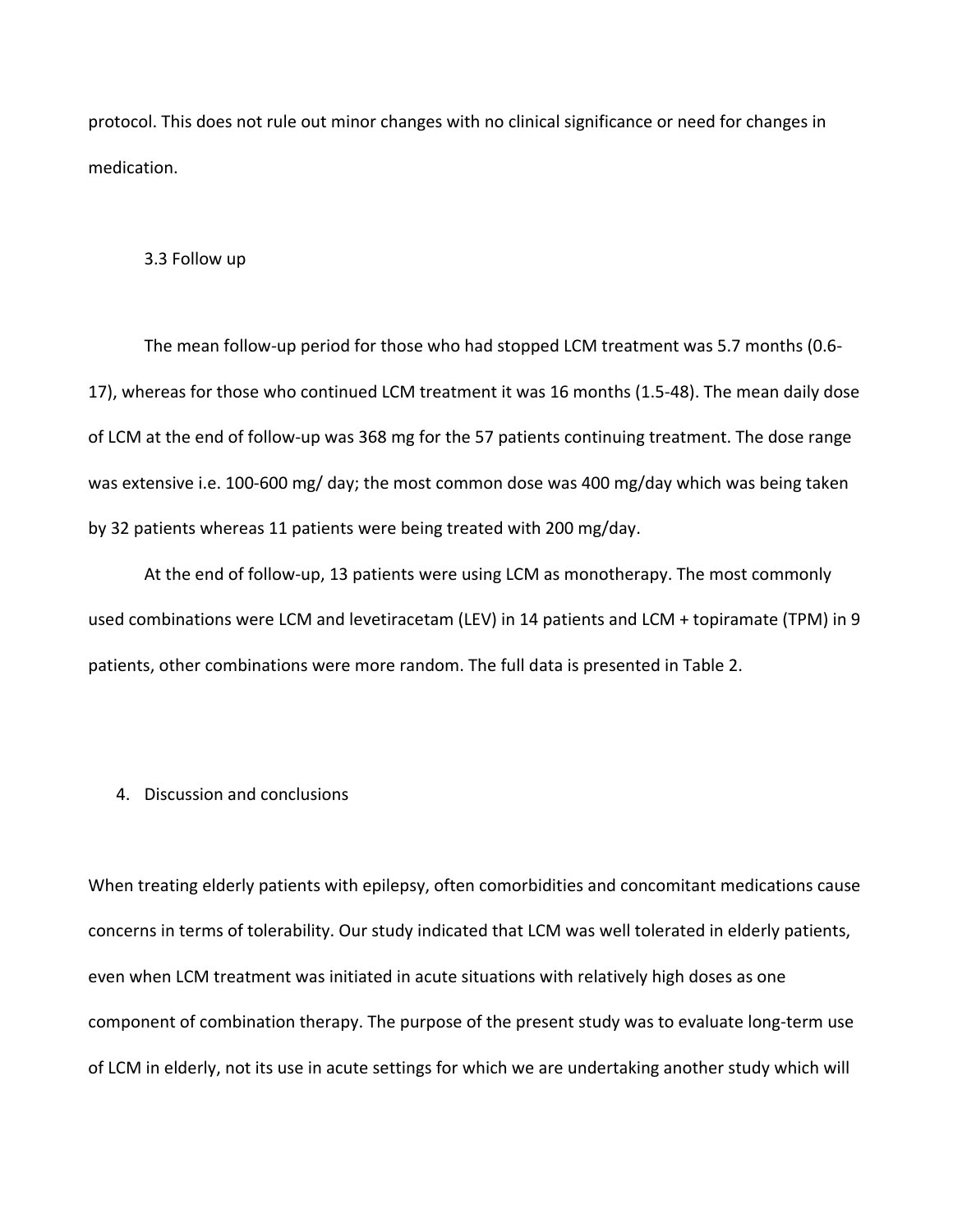address this issue. The most common combinations with LCM in our patients can be explained by patient selection i.e. the vast majority, over 80%, of patients started to receive LCM in an emergency situation. LCM has become a standard AED for the treatment of acute seizure disorders in our hospital, together with LEV and TPM. These AEDs are also commonly administered in combination therapy in refractory cases.

The safety and effectiveness of i.v. loading doses of LCM have been reported earlier in several studies evaluating more general populations [8, 9, 10, 7]; in the one small study focusing on the elderly [6] there was only sixteen patients. Intravenous dosing of LCM has been shown to cause rather similar side effects as orally administered LCM. Previously, Balcastro et al [6] reported that there were no significant side effects associated with i.v. LCM in the treatment of acute non-convulsive status epilepticus in elderly patients over the age of 65 years. There is also a recent study including elderly patients with 82 patients older than 60 years. None of these patients required any reduction in the rate of infusion and there were no cardiac side effects [11]. This is in agreement with the results of our study where no cardiac side effects were observed.

In our patients, the most common daily dose of LCM was 400 mg but doses up to 600 mg/day were used and tolerated. Even with these relatively high doses, only 4% of patients discontinued LCM due to adverse effects (AE). It is worth noting that none of the patients that started LCM in out-patient settings terminated LCM therapy due to AE. In the VITOBA study, which involved a significant number of elderly patients, assessing the effectiveness and safety of LCM add-on treatment, AEs were stated as the reason for discontinuation in 11% of patients [12]. The incidence of adverse effects with LCM has been reported to be similar in elderly patients as in their younger counterparts [12]. In the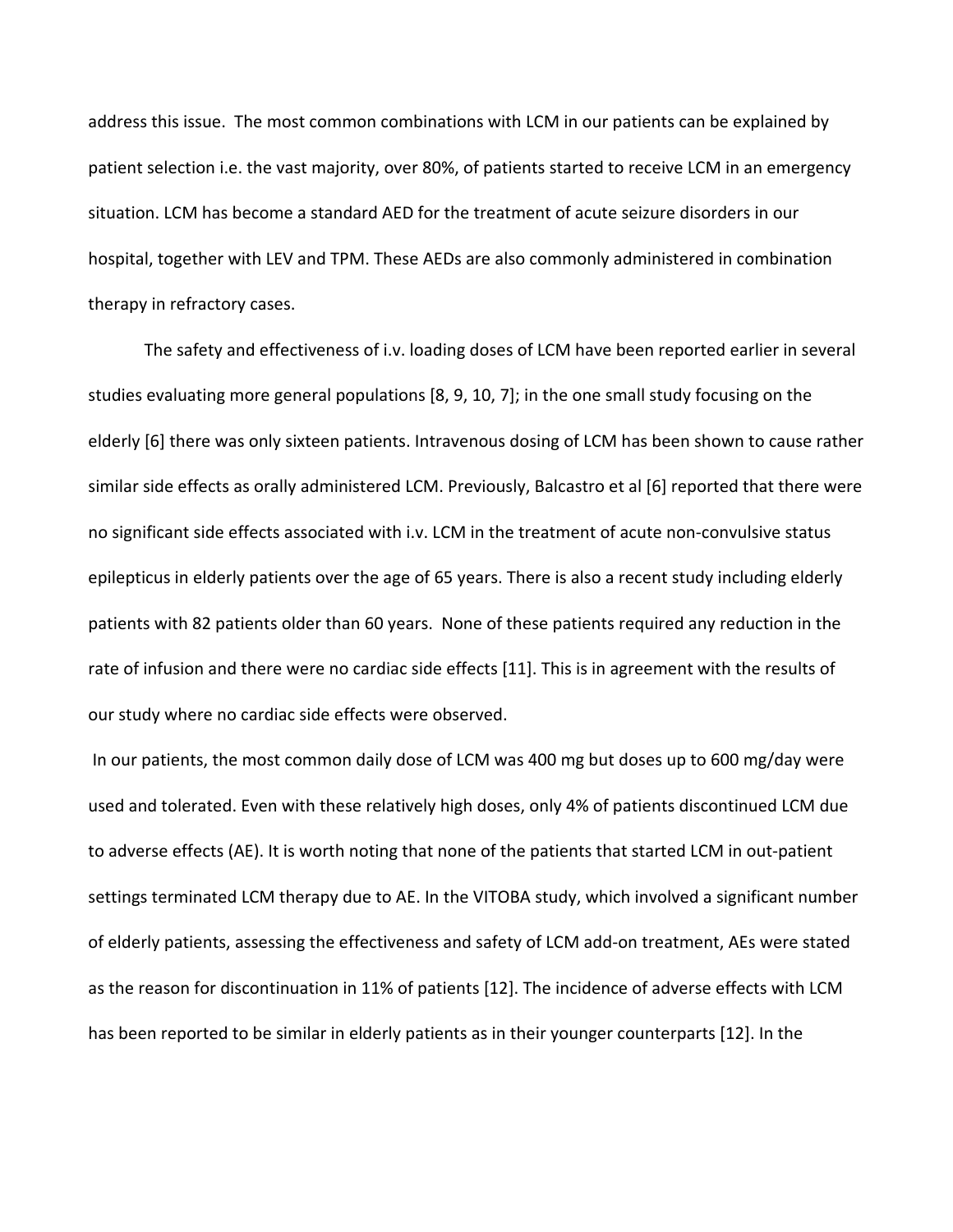VITOBA study, a lack of efficacy was the reason for discontinuation of LCM in 3% of patients [12] but none of our patients discontinued treatment for this reason.

Our study found LCM to be beneficial in the clinical follow-up of 45 patients; 12 became seizure-free and the other 33 reported only occasional seizures. The change in seizure frequency after initiation of LCM treatment was gathered during control visits either by asking patients or by examining their seizure diary, and therefore the absolute count of seizures was not registered in patient records for all patients. In a recent study by Baulac et al [13], LCM was found to be as effective but better tolerated than carbamazepine-controlled release (CBZ-CR) in patients over the age of 65 years as monotherapy.

The main finding from our single-center real life retrospective study was that LCM displayed good tolerability even with relatively high doses often initiated with loading doses. The main limitation of our study is its retrospective nature and the lack of quantitative data on seizure frequencies before LCM treatment in most of the patients that started LCM in acute settings. Nonetheless, we were still able to include 67 elderly patients in the present study, making it one of largest study populations of LCM usage in this age group.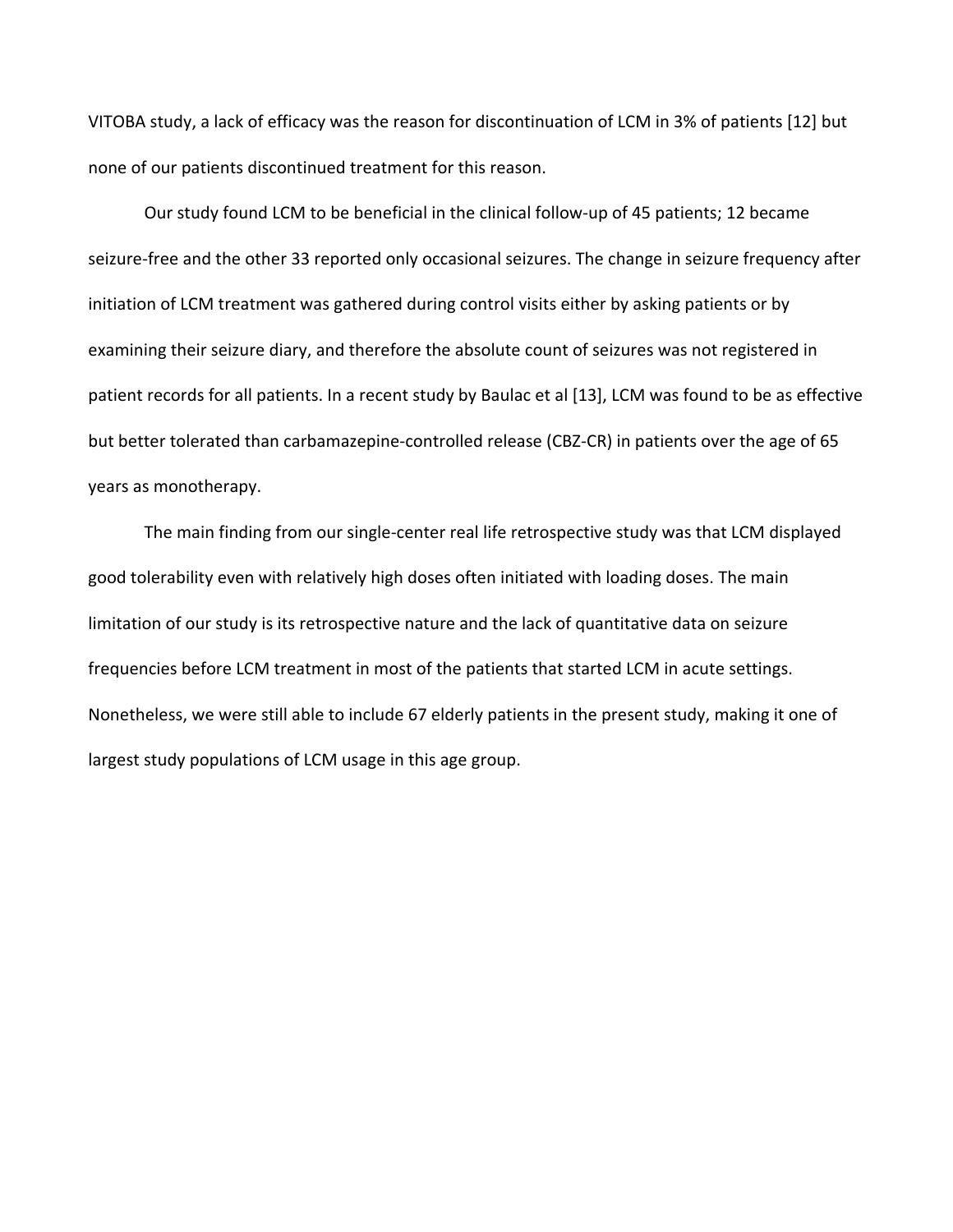Acknowledgements

All authors meet the International Committee of Medical Journals Editors (ICMJE) criteria for authorship and have given final approval to the manuscript to be published.

Conflict of interest and sources of funding statement

Sirpa Rainesalo has received speaker honoraria from Fenno Medical, Orion Pharma, UCB and received support for travel to congresses from Abbvie and UCB.

Jussi Mäkinen has received support for travel congresses from Biogen-Idec, Boehringer-Ingelheim, Eisai, and Orion Pharma; received speaker honoraria from Boehringer-Ingelheim; received research funding from Finnish Epilepsy Association; and participated in an advisory board for Eisai. Jani Raitanen has no conflict of interest.

Jukka Peltola has participated in clinical trials for Eisai, UCB, and Bial; received research grants from Eisai, Medtronic, UCB, and Cyberonics; received speaker honoraria from Cyberonics, Eisai, Medtronic, Orion Pharma, and UCB; received support for travel congresses from Cyberonics, Eisai, Medtronic, and UCB; and participated in advisory boards for Cyberonics, Eisai, Medtronic, UCB and Pfizer.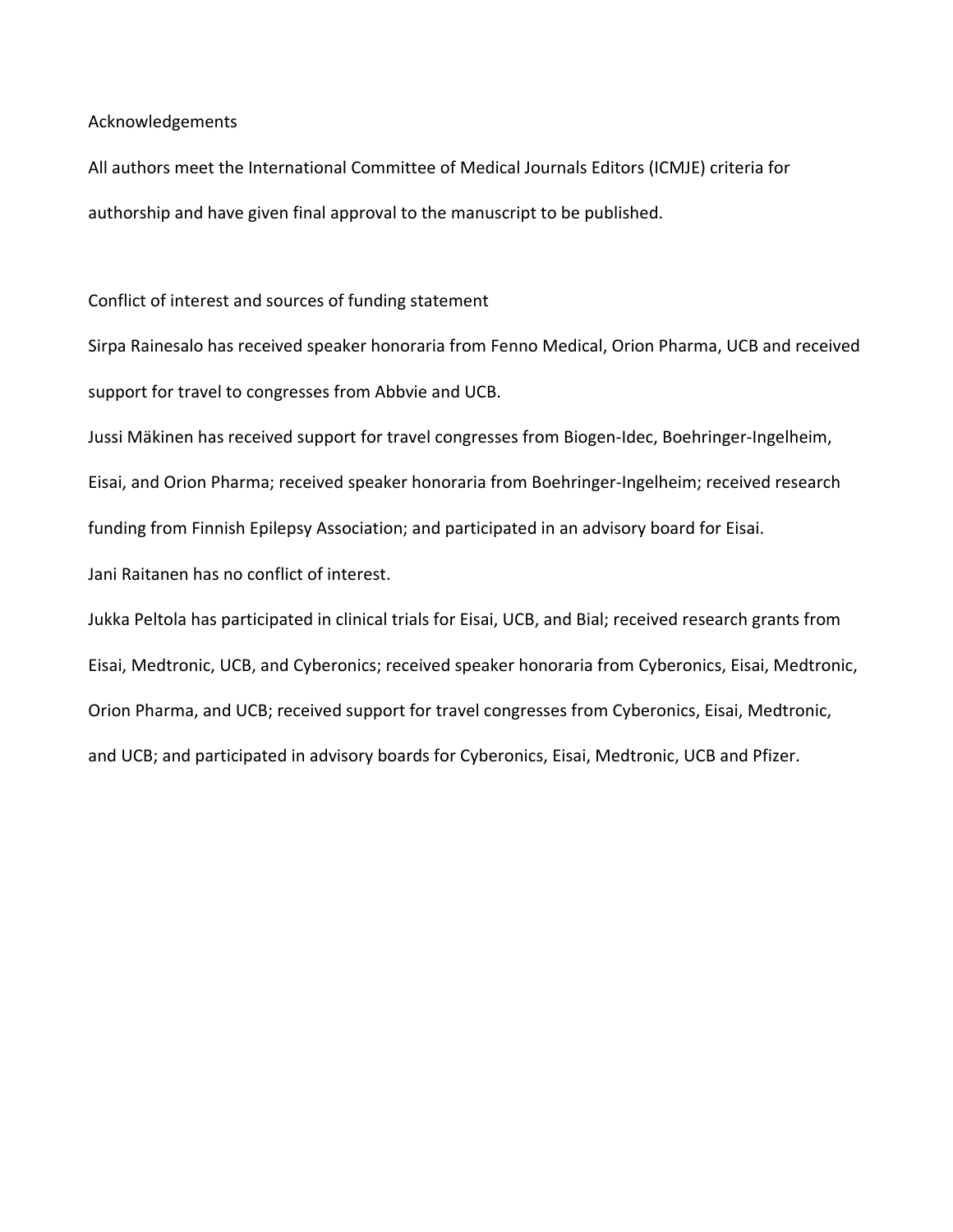References

[1] Tallis R, Hall G, Craig I, Dean A. How common are epileptic seizures in old age? Age Ageing 1991; 20:442–8.

[2] Stefan H. Epilepsy in the elderly: facts and challenges. Acta Neurol Scand 2011; 124: 223–237.

[3] Ferlazzo E, Sueri C, Gasparini S, Aguglia U. Challenges in the pharmacological management of epilepsy and its causes in the elderly. Pharmacological Research 2016, 16, 21-26.

[4] Berkey GK. Initial treatment of epilepsy: Special issues in treating the elderly Neurology 2004; 63(Suppl 4):S40–S48

[5] VIMPAT (lacosamide). Summary of product characteristics. Bryssels, Belgium: UCB Pharma SA; 2014

[6] Belcastro V, Vidale S, Pierguidi L, Sironi L, Tancredi L, Striano P, Taborelli A, Arnaboldi M. Intravenous lacosamide as treatment option in post-stroke non convulsive status epilepticus in the elderly: A proof-of-concept, observational study. Seizure 2013; 22:905-907.

[7] d'Orsi G, Pascarella M G, Martino T, Carapelle E, Pacillo F, Di Claudio M T, Mancini D, Trivisano M. Intravenous lacosamide in seizure emergencies: Observations from a hospitalized in-patient adult population. Seizure 2016; 42: 20-28.

[8] Höfler J, Unterberger I, Dobesberger J, Kuchukhidze G, Walser G, Trinka E. Intravenous lacosamide in status epilepticus and seizure clusters. Epilepsia 2011; 52:e148-152.

[9] Rantsch K, Walter U, Wittstock M, Beneche R, Rosche J. Efficacy of intravenous lacosamide in refractory nonconvulsive status epilepticus and simple partial status epilepticus. Seizure 2011; 20:529- 532.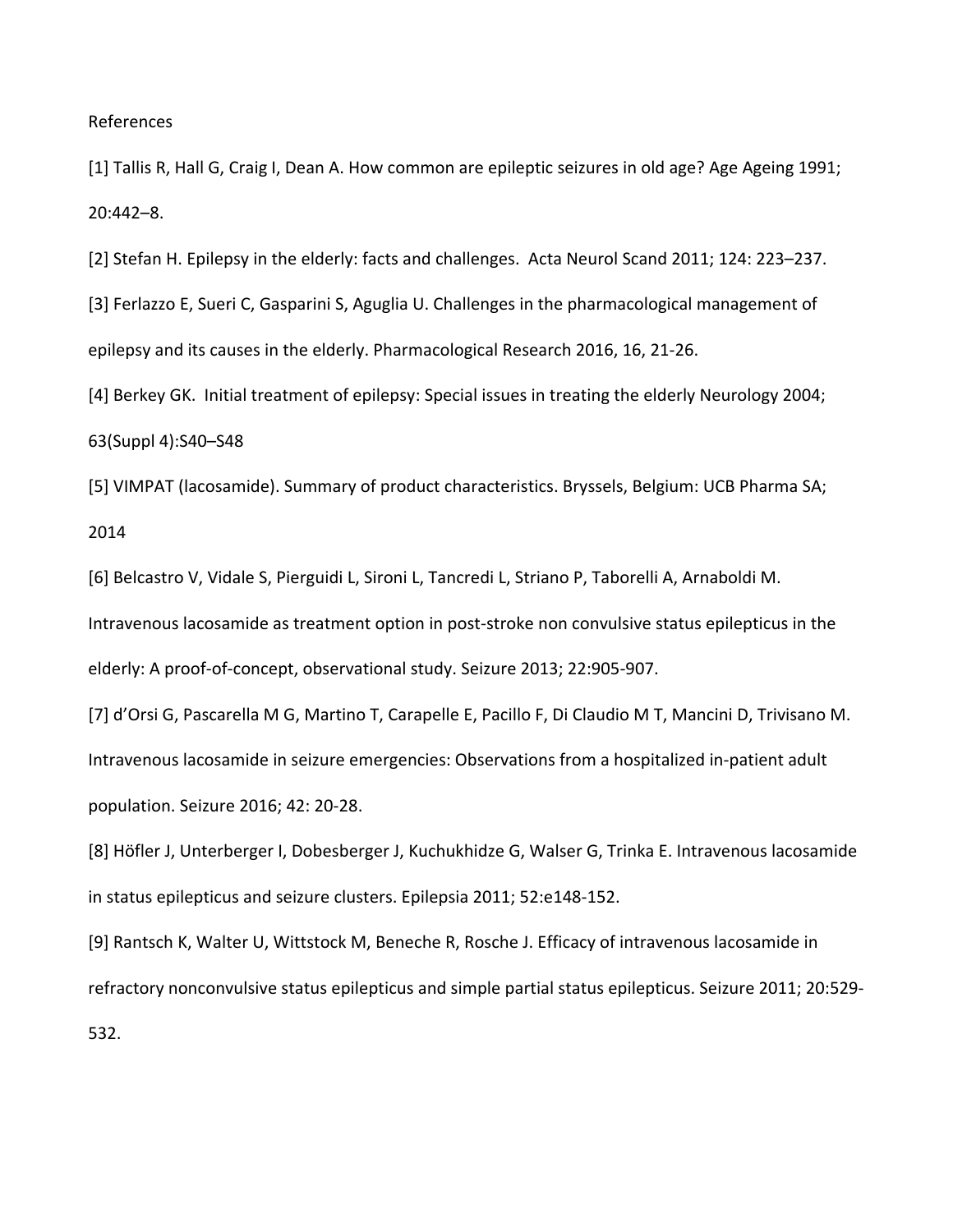[10] Höfler J, Trinka E. Lacosamide as a new treatment option in status epilepticus. Epilepsia 2013; 54:393-404.

[11] Ramsay RE, Sabharwal V, Khan F, Dave H, Kafai C, Shumate R, Irland M. Safety and pK of IV loading dose of lacosamide in the ICU. Epilepsy & Behavior 2015; 49: 340-342.

[12] Runge U, Arnold S, Brandt C, Reinhardt F, Kühn F, Isensee K, Ramirez F, Dedeken P, Lauterbach T, Noack-Rink M, Mayer T. A noninterventional study evaluating the effectiveness and safety of lacosamide added to monotherapy in patients with epilepsy with partial-onset seizures in daily clinical practise: The VITOBA study. Epilepsia 2015;56:1921-1930.

[13] Baulac M, Rosenow F, Toledo M, Terada K, Li T, De Backer M, Werhahn KJ, Brock M. Efficacy, safety, and tolerability of lacosamide monotherapy versus controlled-release carbamazepine in patients with newly diagnosed epilepsy: a phase 3, randomised, double-blind, non-inferiority trial. Lancet Neurology 2017; 16:43-54.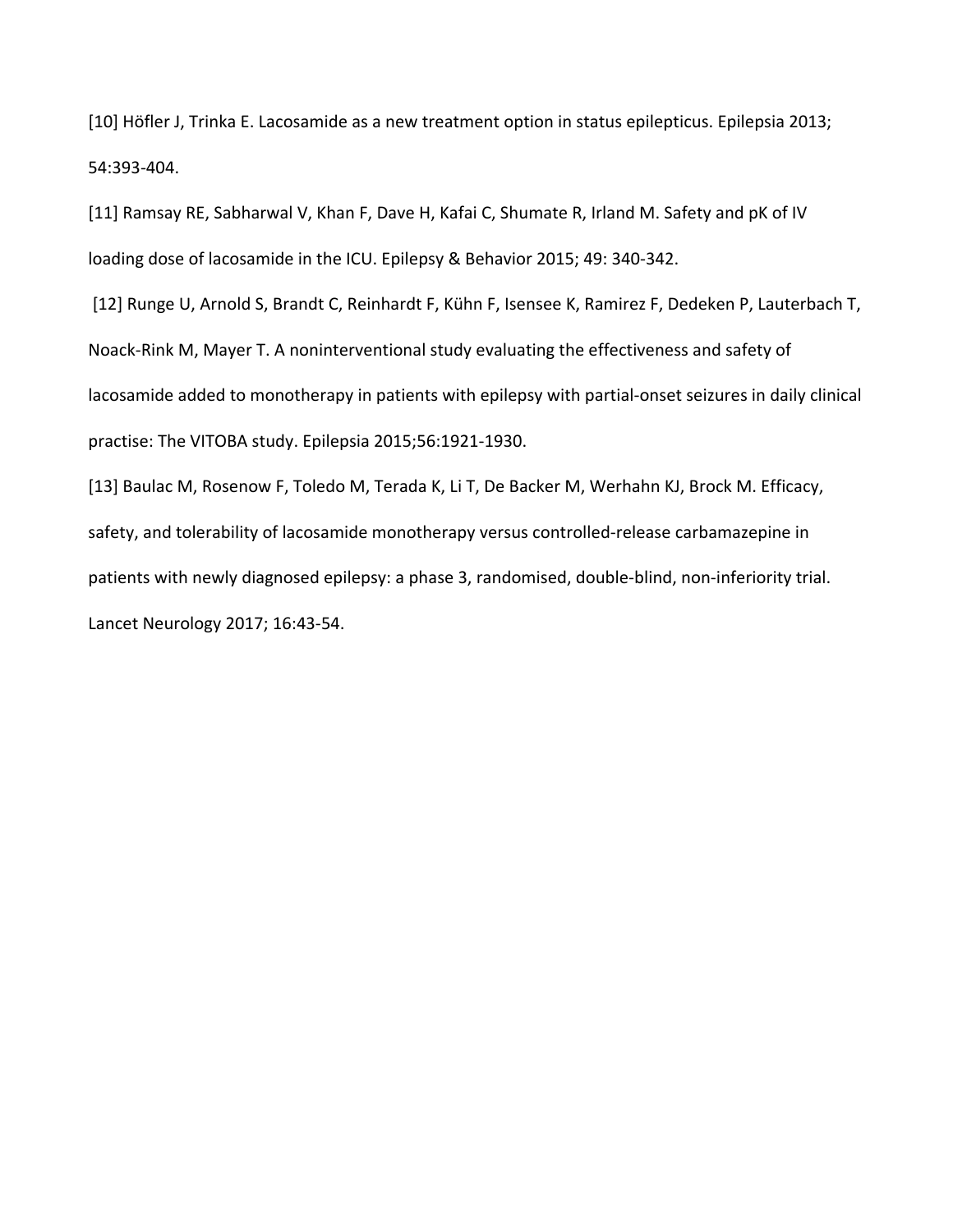Table 1. Demographics of the patients

| Number of patients                         | 67         |
|--------------------------------------------|------------|
| Sex (M/F)                                  | 37/30      |
| Mean age when epilepsy was diagnosed       | $60(3-83)$ |
| (years)                                    |            |
| Diagnosed > 60 years old                   | 49         |
| Diagnosed < 60 years old                   | 18         |
| Mean age at onset of LCM treatment (years) | 68 (61-84) |
| Number of previous AEDs                    |            |
| $\pmb{0}$                                  | 7          |
| $\mathbf{1}$                               | 18         |
| $\overline{2}$                             | 18         |
| 3 or more                                  | 24         |
| Etiology of epilepsy, number (%)           |            |
| Post-stroke                                | 24 (36)    |
| <b>Brain tumor</b>                         | 12 (18)    |
| CNS infection                              | 5(7)       |
| Other                                      | 13 (19)    |
| Unknown                                    | 13 (19)    |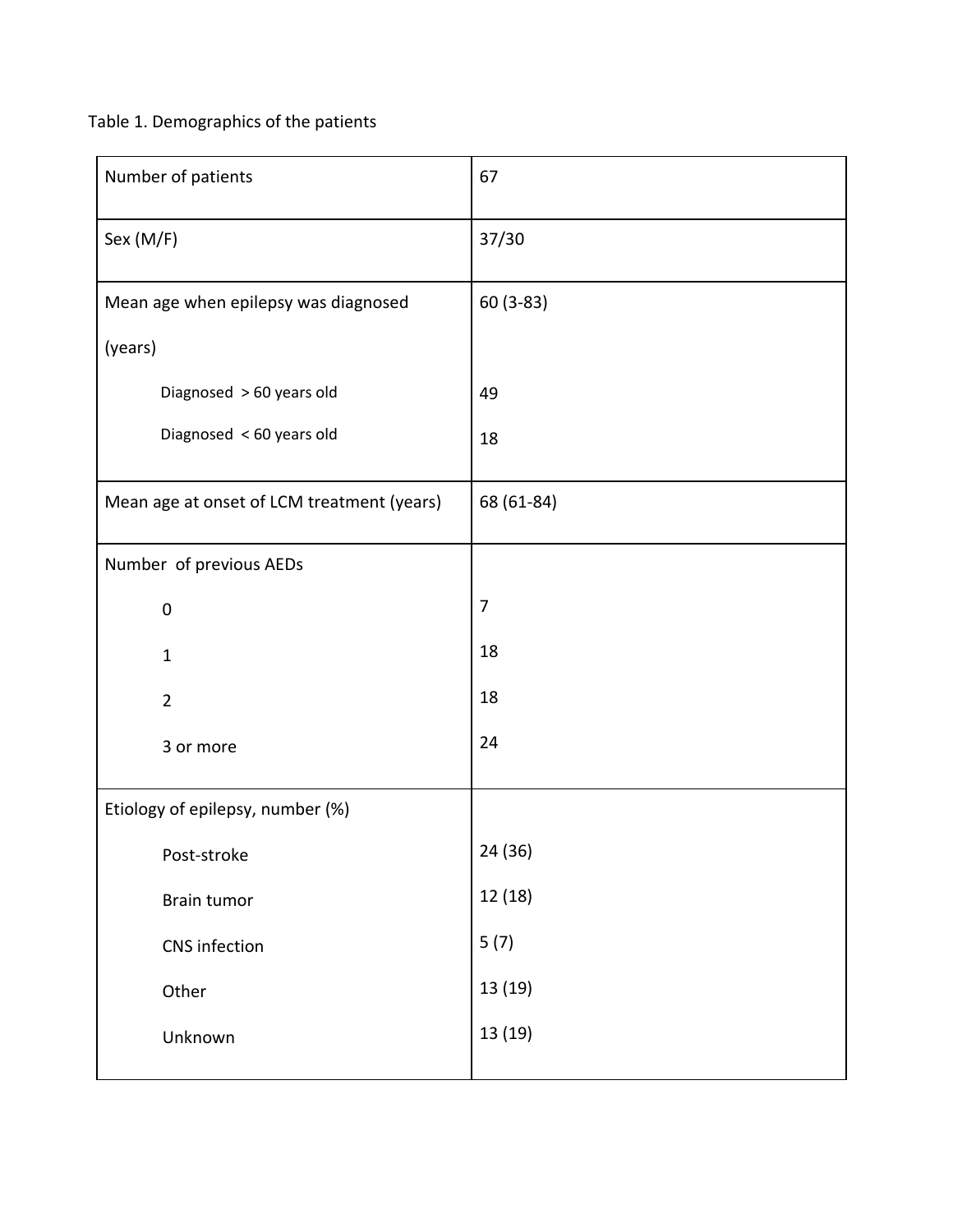# Table 2. AEDs at follow-up

| <b>AEDs including LCM</b> | <b>Number of patients</b> |
|---------------------------|---------------------------|
| LCM                       | 13                        |
| LCM+ LEV                  | 14                        |
| LCM+TPM                   | 9                         |
| LCM+CLB                   | $\overline{4}$            |
| LCM+TPM+CLB               | $\overline{3}$            |
| LCM+LEV+TPM               | $\overline{2}$            |
| LCM+LEV+CLB               | $\overline{2}$            |

LCM=lacosamide, LEV=levetiracetam, TPM=topiramate, CLB=clobazam